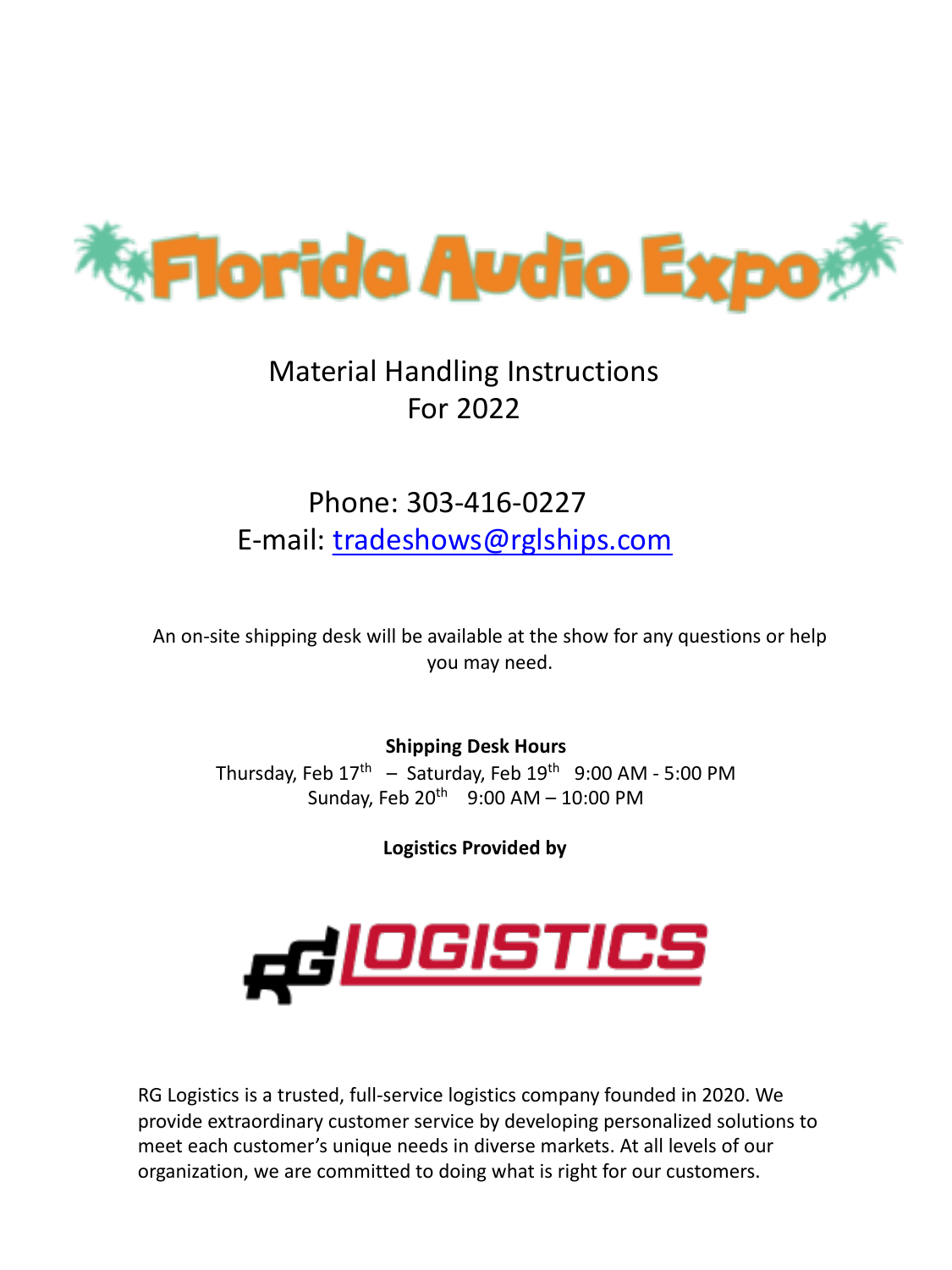

# Florida Audio Expo Logistics Timeline

Provided by



### **Inbound Timeline**

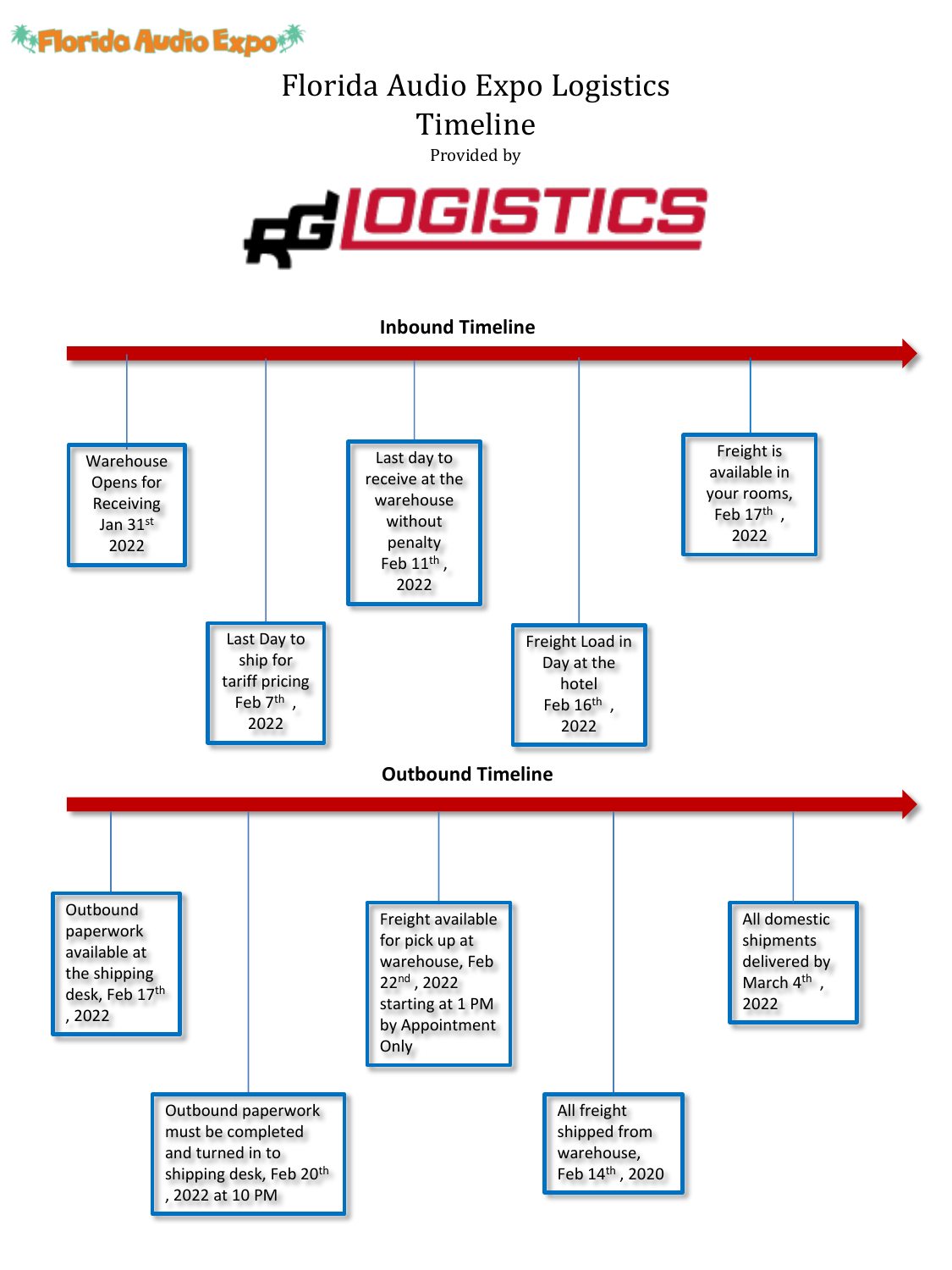

Logistics Provided by:



# **Florida Audio Expo Logistics General Knowledge**

**Florida Audio Expo** offers exhibitors three options to get their goods and exhibition materials to the show site. All exhibitors must use one of the following services:

•**Personal Vehicle Loading** – Exhibitors who want to drive their goods to the show are allowed to do so, Loading is Thursday Feb  $17<sup>th</sup>$ , 2022. Exhibitors are welcome to have RG Logistics unload their goods into the hotel for them as well. Contact RGL to arrange service. •**Drayage Only** – Exhibitor arranges freight transportation to the Advanced Warehouse through a carrier of their choice. RG Logistics will move the goods from the Advanced Warehouse to the show site. Drayage fee applies.

•**F.A.E. Logistics** (provided by RG Logistics)– RG Logistics will transport your goods from origin location to the show site. Transportation price includes drayage. Shipping tariff applies.

**Delivery to the Hotel -** Freight carriers will not be allowed to deliver directly to the show site(s). The Hotel will not accept freight and shipments will be refused.

# **Labeling of Shipments**

All shipments should be sent to the Advanced Warehouse and **each piece** should be labeled as follows:

> Florida Audio Expo 2020 c/o Absolute Courier (Exhibitor Name) & (Room/Space #) 6014 Jetport Industrial Blvd Bldg 516 Tampa, FL 33634

**Important Note**: Please make sure to remove, cover, or black out all old labels.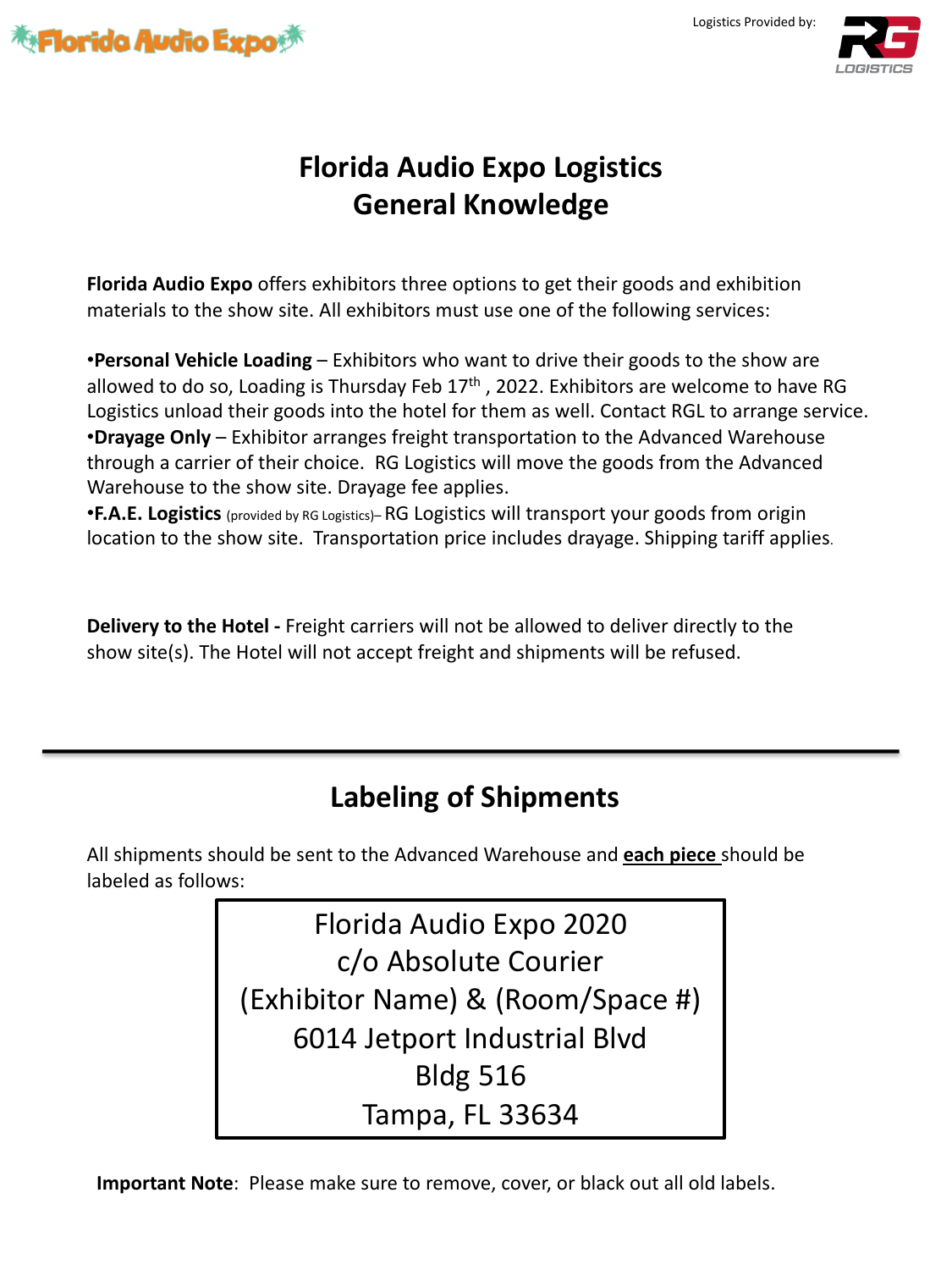



# **Florida Audio Expo DRAYAGE SERVICES**

All shipments should be sent to the Advanced Warehouse as per the inbound timeline. If you have a preferred carrier you would like to use, please do so. Notification is not required to ship your goods to the advanced warehouse location, however, you should still book a drayage notification on our website. All shipments should arrive no later than Feb 11<sup>th</sup>, 2022 in order to avoid late fees (Late fee schedule listed on Page 5).

**International Shipments** – Please make sure your carriers know how to properly import and export your shipment for the FAE. FAE nor RG Logistics can be an importer of record for your shipment, However, FAE can be the Ultimate Consignee for your shipment. Please keep in mind that this means that you will need to have your carrier provide a customs broker to clear your shipment. If you are shipping Internationally, it is best to have a single carrier do both the import and export of your goods. For small parcel shipments, mainly FedEx and UPS shipments, any customs related charges that are billed to FAE or RG Logistics will be immediately charged to the exhibitors' credit card on file plus a 20% service fee.

**Drayage Services**– Shipments sent to the advanced warehouse through any carrier other than RG Logistics are considered a "drayage" shipment and will be charged according the below fee schedule. All drayage shipments will be weighed at the advanced warehouse and this weight will become the basis for the charges.

## **LTL Shipments**

**\$100.00** minimum charge. Up to 999 lbs.: **\$0.45 per pound.**  1000-1999 lbs.: **\$0.40 per pound.**  For shipments over 2000 pounds: **\$0.37 per pound.**

## **Small Parcel Shipments**

\$40 for the first package, \$15 per package for the next four (4) packages. Starting with the sixth  $(6<sup>th</sup>)$  total package, standard drayage rates apply for all.

## **Rate Examples**

LTL shipment weighing 500 pounds:  $500 \times $0.45 = $225.00$ LTL Shipment weighing 1000 pounds: 1000 x \$0.40 = \$400.00 FedEx Shipment of 4 boxes: 1st box =  $$40.00$ , box 2-4 x  $$15.00 = $60.00$ Total FedEx shipment charges: \$100.00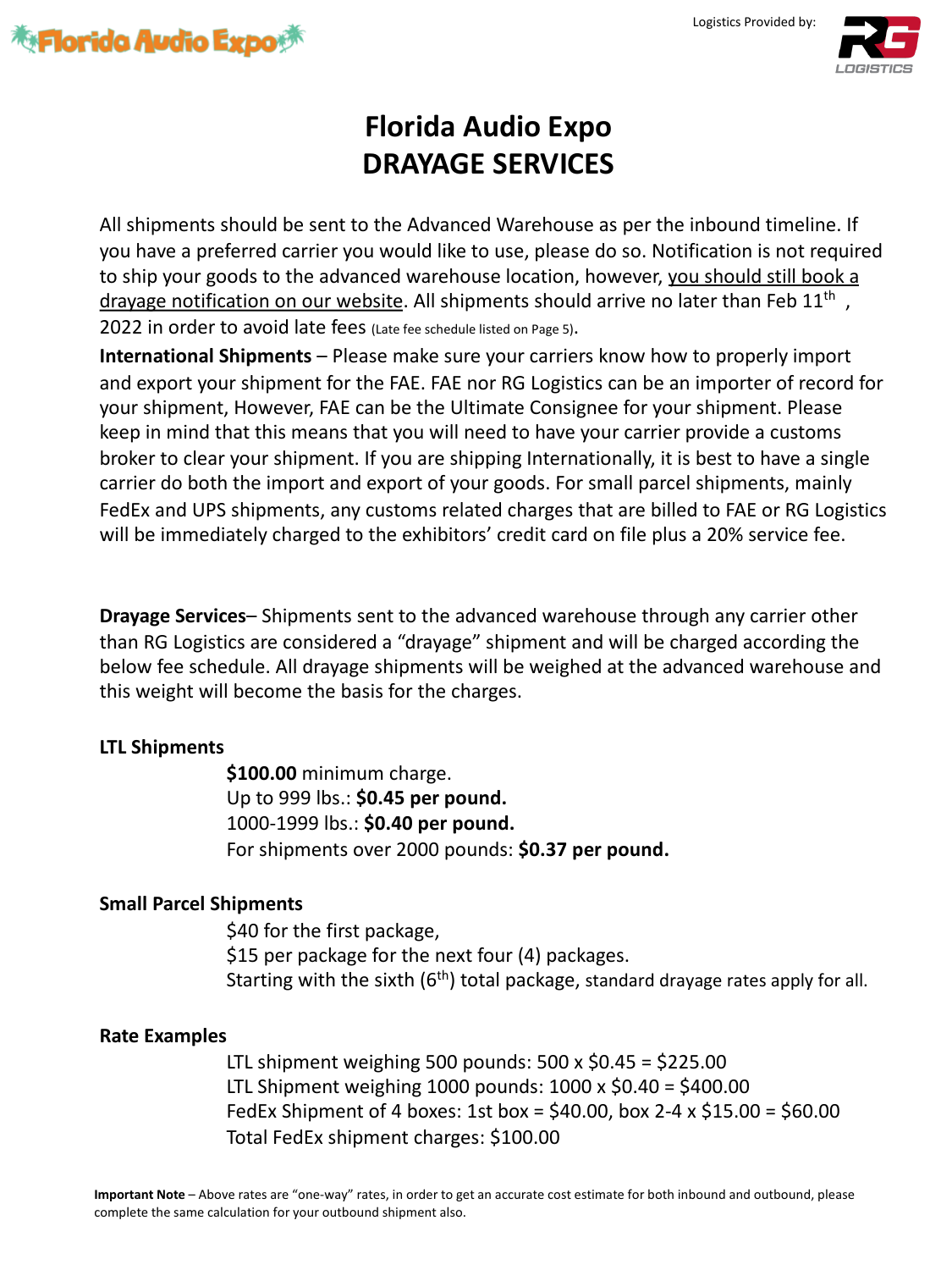





# **Florida Audio Expo PERSONAL VEHICLE SERVICE**

All Exhibitors wanting to drive their own gear into the hotel are welcome to do so. Exhibitors who wish to have RG Logistics unload their gear and take to the room will need an appointment.

In order to facilitate an orderly loading zone, an appointment must be scheduled with RG Logistics in advance for all exhibitors. The below loading and unloading times are available on a first come first serve basis. If an exhib[itor does not make](http://www.trans-expedite.com/) an appointment, they will be accommodated as quickly as possible but will be required to wait until a space/time is opened up for them to be unloaded. Please note that during peak loading times, this wait may be 1-2 hours long.

To book an appointment time, please visit www.rglships.com and book a personal vehicle appointment through our on-line booking page. (Under "Client Login" at the top right and then "Audio Show Logistics".

### **Loading Into THE Show**

Wednesday Feb  $16^{\text{th}} - 5$  PM until 10 PM Thursday Feb  $17<sup>th</sup> - 8$  AM until 4 PM

## **Loading Out of THE Show**

Sunday Feb  $20^{th}$  – 5 PM until 10 PM

**Charges** Each Load, load in or load out, is charged individually as some exhibitors may not need both loads. **Load In:** \$250.00 **Load Out:** \$250.00

**Additional Time:** \$45.00 per 15-minute increment **Additional Man:** \$25.00 per 15-minute increment, for each additional man used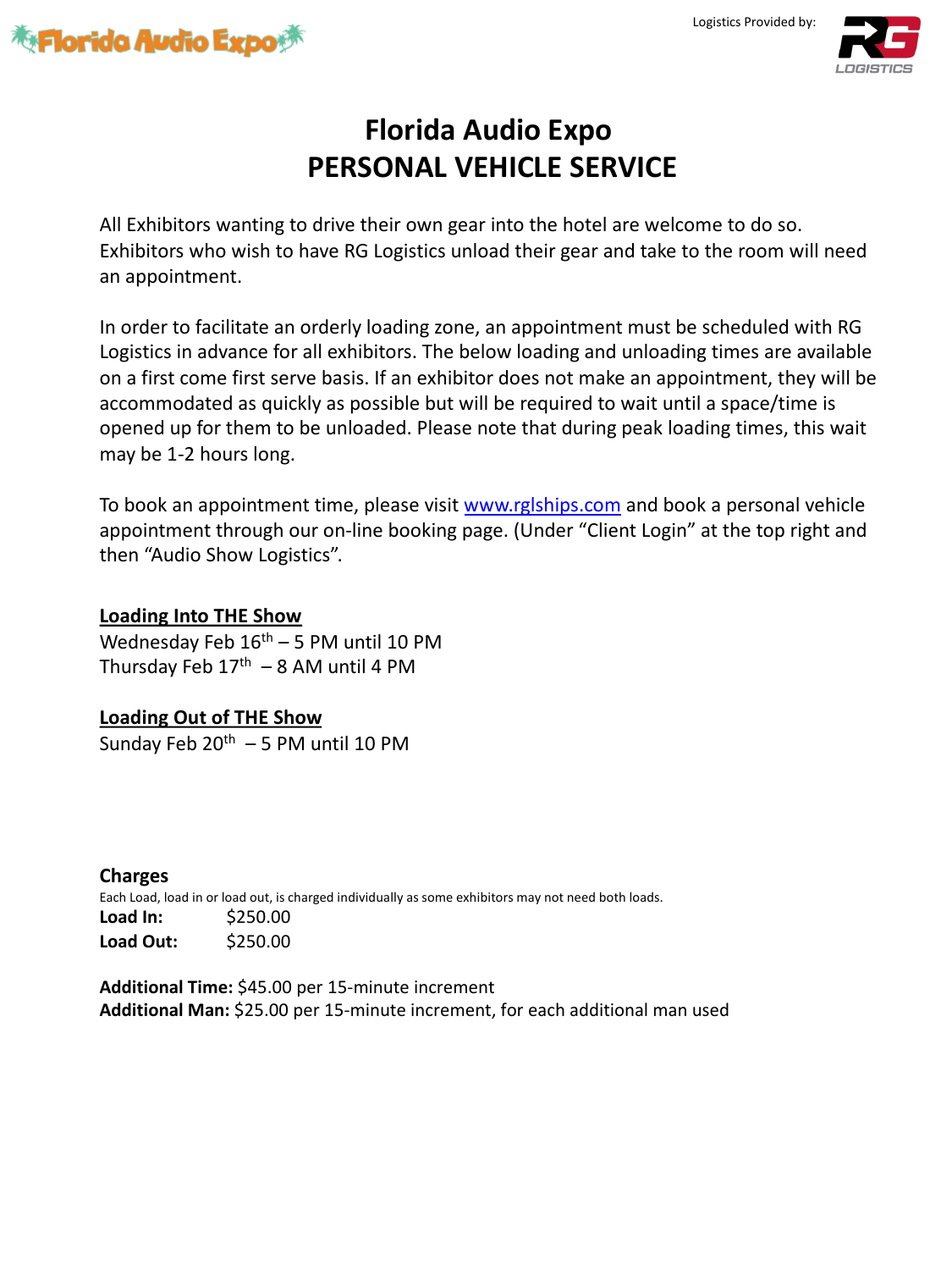

Logistics Provided by:



# Florida Audio Expo Transportation Services

The Advanced Warehouse will be available to receive your shipments starting Jan 31st  $\mu$ , 2022.

# **Ship Early!!**

RG Logistics requires a minimum of 1 business day notification to schedule a pickup. A 4 hour pick up window are required. Transportation rates include the drayage fee.

To compare the RG Logistics rates Vs another carrier, calculate your carrier rate, then calculate your drayage rate with RG Logistics. Add these two rates together and compare to your calculated RG Logistics transportation rate.

**FEES** See "Shipping Tariff" for rates and associated fees on next page.

**Important Note**: All shipments will be re-weighed upon receipt at the Advanced Warehouse. This actual weight will be the basis for all charges.

## **Late Fees**

Any shipment arriving after Feb  $11<sup>th</sup>$ , 2022, will be subject to the late arrival fee which follows the below fee schedule and is based on the arrival date of the shipment.

\* Exhibitors using RG Logistics for shipping, who ship by the last day to ship, are not subject to late fees.

Shipments arriving between Feb  $12^{th}$  – Feb  $16^{th}$  5 PM (These shipments will arrive to the show-site by Feb 17th , 2022)

Standard Late Fee:  $$0.10$  per pound.

Minimum Charge:  $$150.00$  per shipment.

Shipments arriving on or after Feb  $16<sup>th</sup>$ , 2022 are subject to the standard late fee or minimum charge. Late shipments will be brought to the show-site each day at or about 5:00 PM. Exhibitors needing their late shipments sooner are subject to the following "Special Delivery" surcharge. This surcharge is in addition to the standard late fee.

Special Delivery Surcharge:  $$325.00$  per shipment.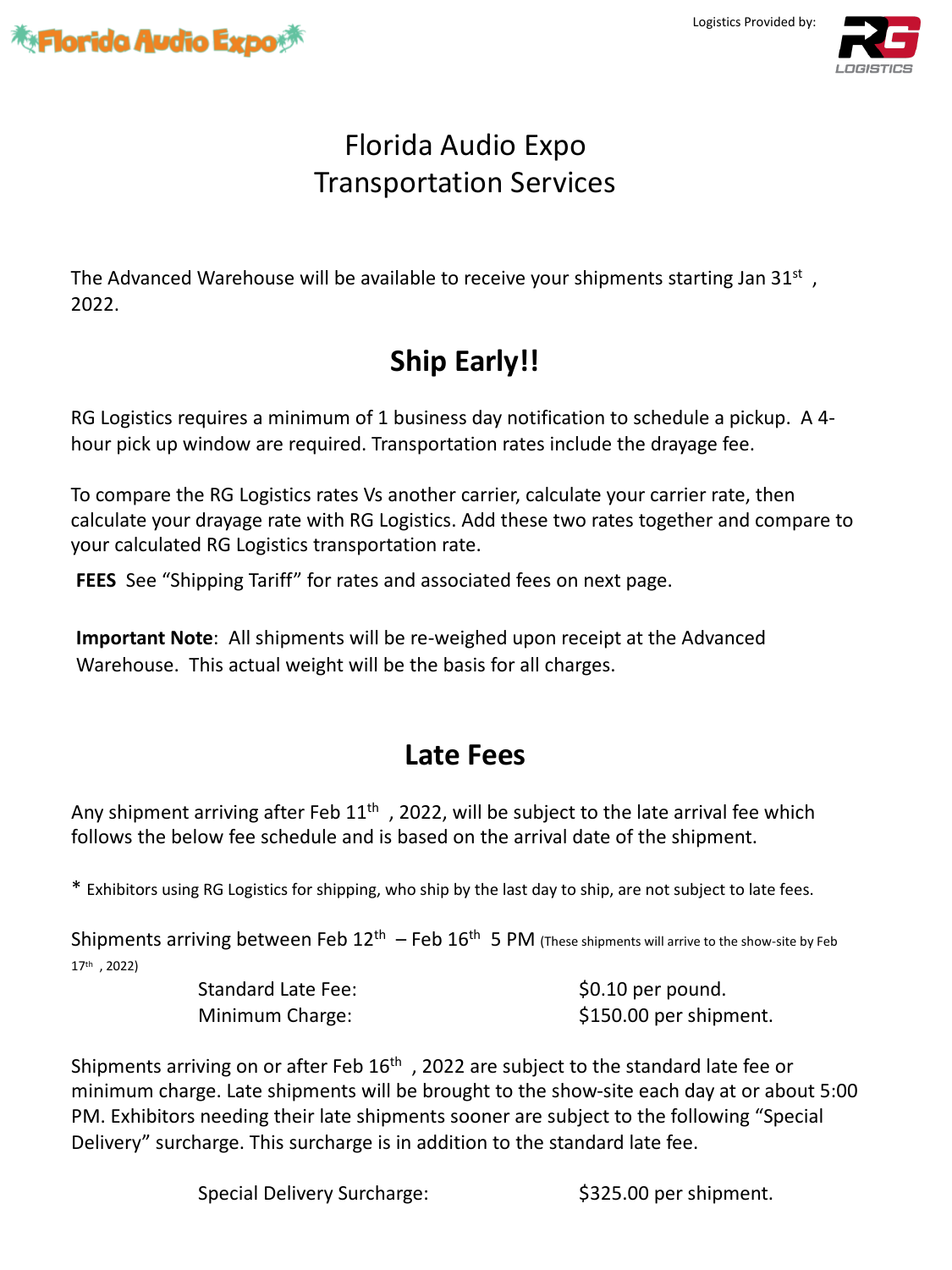



I'm Shipping from Florida Pricing: \$125.00 Minimum, \$0.50 Per lbs. up to 999 lbs., \$0.45 per lbs. over 1000 lbs..

**Important Note:** All Shipments are subject to a dimensional factor of 200, shipments will be charged at the higher of the dimensional weight or the actual weight. The calculation used to determine dimensional weight is L x W x H / 200 = Chargeable weight.

ALL SHIPMENTS WILL BE REWEIGHED/DIM AT THE ADVANCED WAREHOUSE, THE REWEIGH WILL BE THE BASIS FOR THE FREIGHT CHARGES.

A **Fuel Surcharge of 30%** will apply in addition to the stated freight charges

- $\checkmark$  Rates are applied per Bill of Lading
- $\checkmark$  International, HI & AK shipments are by quote only
- 
- 
- √ Must ship by Feb 7<sup>th</sup>, 2022 for rates to apply V RG Logistics shipping rates **include** the drayage cost
- 

## **ADDITIONAL SERVICES**

| $\triangleright$ Inside pickup/delivery:            | \$55.00 minimum or \$0.10 per lbs., whichever is greater           |
|-----------------------------------------------------|--------------------------------------------------------------------|
| $\triangleright$ Additional Man:                    | \$85.00 per occurrence/per man per hour                            |
| $\triangleright$ Weekend Service:                   | \$175.00 per occurrence                                            |
| $\triangleright$ Waiting Time:                      | \$65.00 per hour                                                   |
| $\triangleright$ Special pickup/delivery:           | \$95.00 per occurrence                                             |
| $\triangleright$ Cargo Insurance:                   | \$35.00 minimum or \$0.80 per \$100 of value, whichever is greater |
| $\triangleright$ Priority handling outbound:        | \$150.00 per shipment                                              |
| > Palletize Shipment:                               | \$50.00 per pallet                                                 |
| ≻Lift Gate Service                                  | \$65.00 per occurrence                                             |
| ▶ Residential Service                               | \$45.00 per occurrence                                             |
| $\triangleright$ Items not listed are by quote only |                                                                    |

**Important Note:** A standard pick up and/or delivery is considered to be between 8 am and 5 pm, Monday-Friday, at a business with a dock, with a minimum 4-hour window. Shipments falling outside this standard may have delays or be subject to additional charges. All shipments are subject to the RG Logistics terms and conditions for shipment.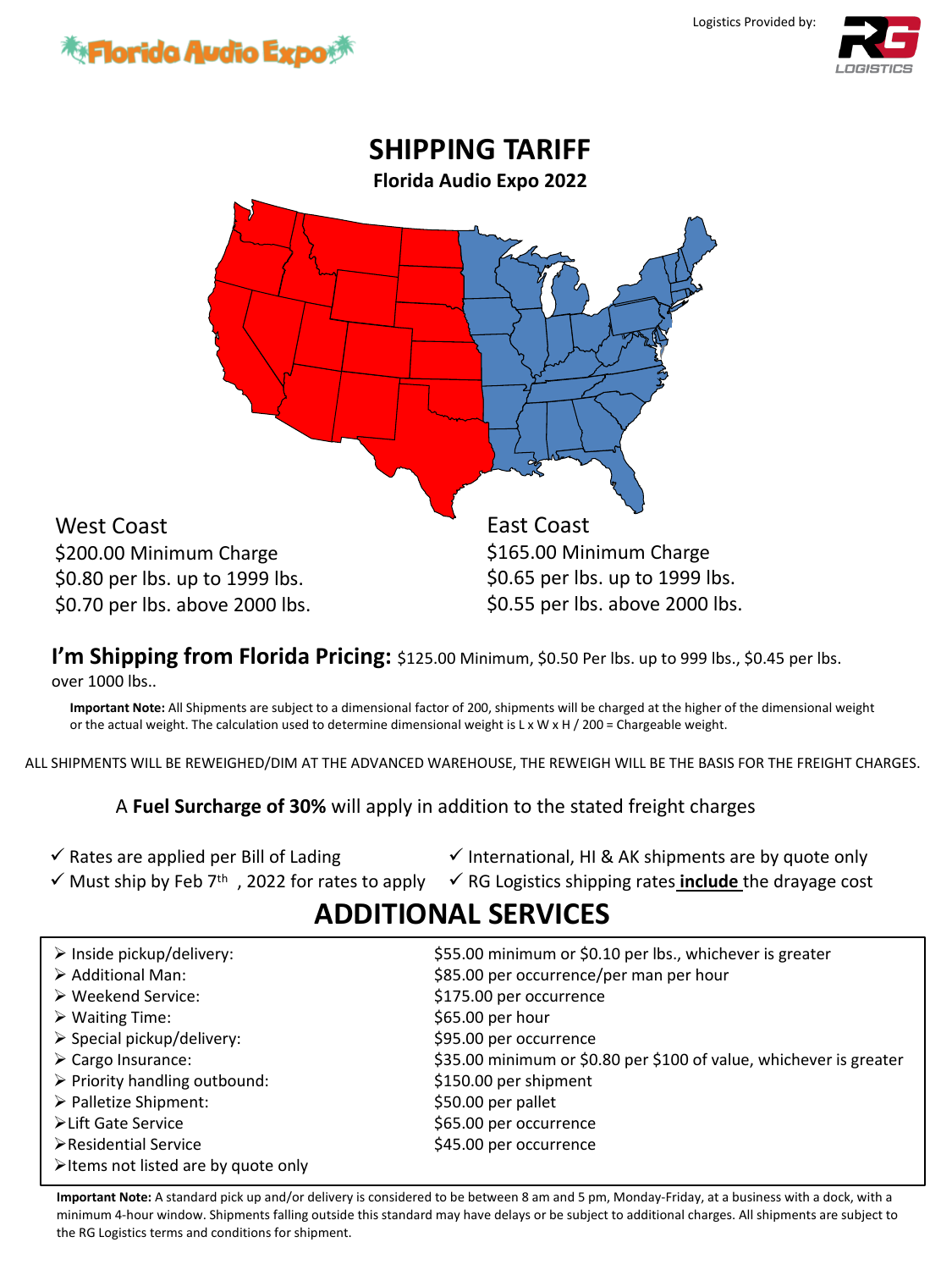



# Empty Carton/Crate Storage

Exhibitors should use their room's bathroom for storage first. If you have additional boxes or crates that need to be removed, RG Logistics will collect them from the hall at the end of set-up day, Thursday Feb  $17<sup>th</sup>$ .

**FEES** Off-site storage is the only available storage option, if you boxes won't fit into your bathroom, you will be required to pay the off-site storage fee. Off-site storage is \$150 per room and covers all boxes/crates from that room.

### **Limits of Liability**

RG Logistics' liability for loss/damage to goods shall not exceed \$0.50/lbs. or \$50.00, whichever is greater. Exhibitors using drayage only service have the same standard covera[ge that applies from the tim](http://www.rglships.com/)e freight is received into the advanced warehouse through delivery to your room, and again from your room to the advanced warehouse. Full value cargo insurance can be purchased for a premium, as outlined in the "Shipping Tariff". Additional terms and conditions are applicable and details can be found at http://www.rglships.com/

**Important Note**: Loss/damage liability covers damage to internal contents (merchandise) and n[ot the actual packaging itself.](mailto:tradeshows@rglships.com)

### **Claims**

If you have a claim, please notify RG Logistics immediately by sending an e-mail to: tradeshows@rglships.com An RG Logistics representative will respond with a claim form for you to fill out. The claim form must be filled out in its entirety and submitted back to RG Logistics within 30 days of the freight delivery date. In order for a claim to be processed, the shipment charges must be paid in full. Non-payment and/or not abiding by the claim deadlines can result in a denied claim.

### **Oversized Items**

All reasonable efforts will be made to get your freight into the assigned room. If your freight is oversized, it will be placed in a location/room where it can be secured. A piece may be determined to be oversized if it is too tall, wide or heavy for standard placement. This determination is made at the sole discretion of RG Logistics to protect the moving staff as well as the merchandise. If a piece of freight is determined to be oversized, exhibitors should talk to an RG Logistics staff member at the shipping desk. RG Logistics reserves the right to refuse to move an oversized piece of freight into the hotel if there is a risk of harm to the staff or merchandise from such movement.

### **Payment**

If you have not already done so, please complete the credit card authorization form. RG Logistics will accept checks for payment of services rendered as long as the backup credit card payment form is completely filled out and returned prior to shipping. Unless stated otherwise, the freight/drayage charges are the responsibility of the exhibitor to which the goods are consigned.

A 3% transaction fee will apply to all payments.